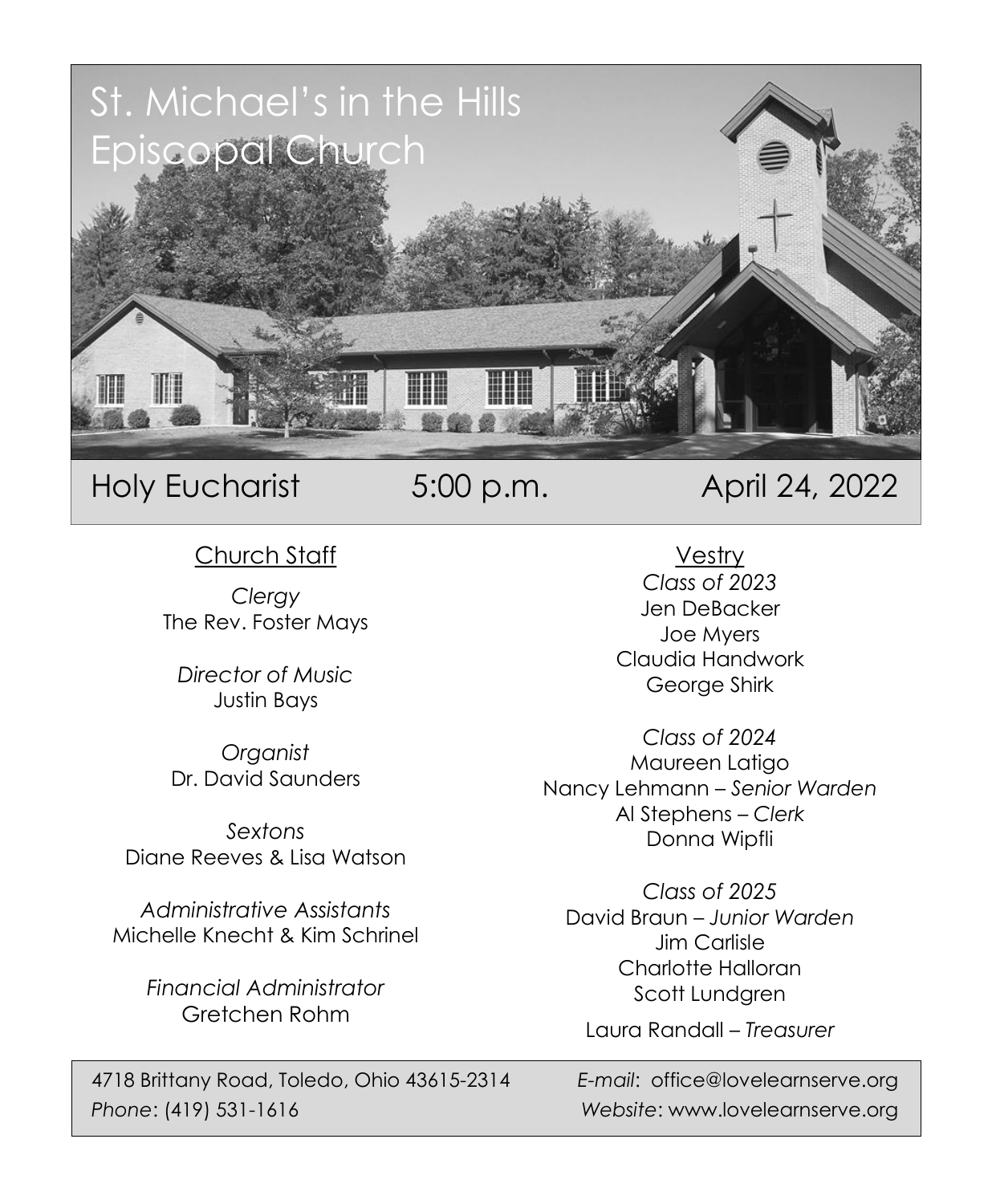# *Welcome to St. Michael's in the Hills!*

Congregational responses are printed in **bold type**. **Children** are welcome and encouraged to share in our worship*.*

### The Opening Acclamation

*Celebrant:* Alleluia! Christ is risen!

*People:* **The Lord is risen indeed! Alleluia!**

### The Collect for Purity

*Celebrant*: Almighty God, to you all hearts are open, all desires known, and from you no secrets are hid: Cleanse the thoughts of our hearts by the inspiration of your Holy Spirit, that we may perfectly love you, and worthily magnify your holy Name; through Christ our Lord. **Amen**.

*Gloria in excelsis* 

**Glory to God in the highest, and peace to his people on earth.**

**Lord God, heavenly King, almighty God and Father,**

**we worship you, we give you thanks,**

**we praise you for your glory.**

**Lord Jesus Christ, only Son of the Father,**

**Lord God, Lamb of God,**

**you take away the sin of the world:**

**have mercy on us;**

**you are seated at the right hand of the Father:**

**receive our prayer.**

**For you alone are the Holy One,**

**you alone are the Lord,**

**you alone are the Most High, Jesus Christ,**

**with the Holy Spirit, in the glory of God the Father. Amen.**

*Celebrant*: The Lord be with you.

*People*: **And also with you.**

*Celebrant*: Let us pray.

The Collect of the Day (*Celebrant and People*)

**Almighty and everlasting God, who in the Paschal mystery established the new covenant of reconciliation: Grant that all who have been reborn into the fellowship of Christ's Body may show forth in their lives what they profess by their faith; through Jesus Christ our Lord, who lives and reigns with you and the Holy Spirit, one God, for ever and ever. Amen.**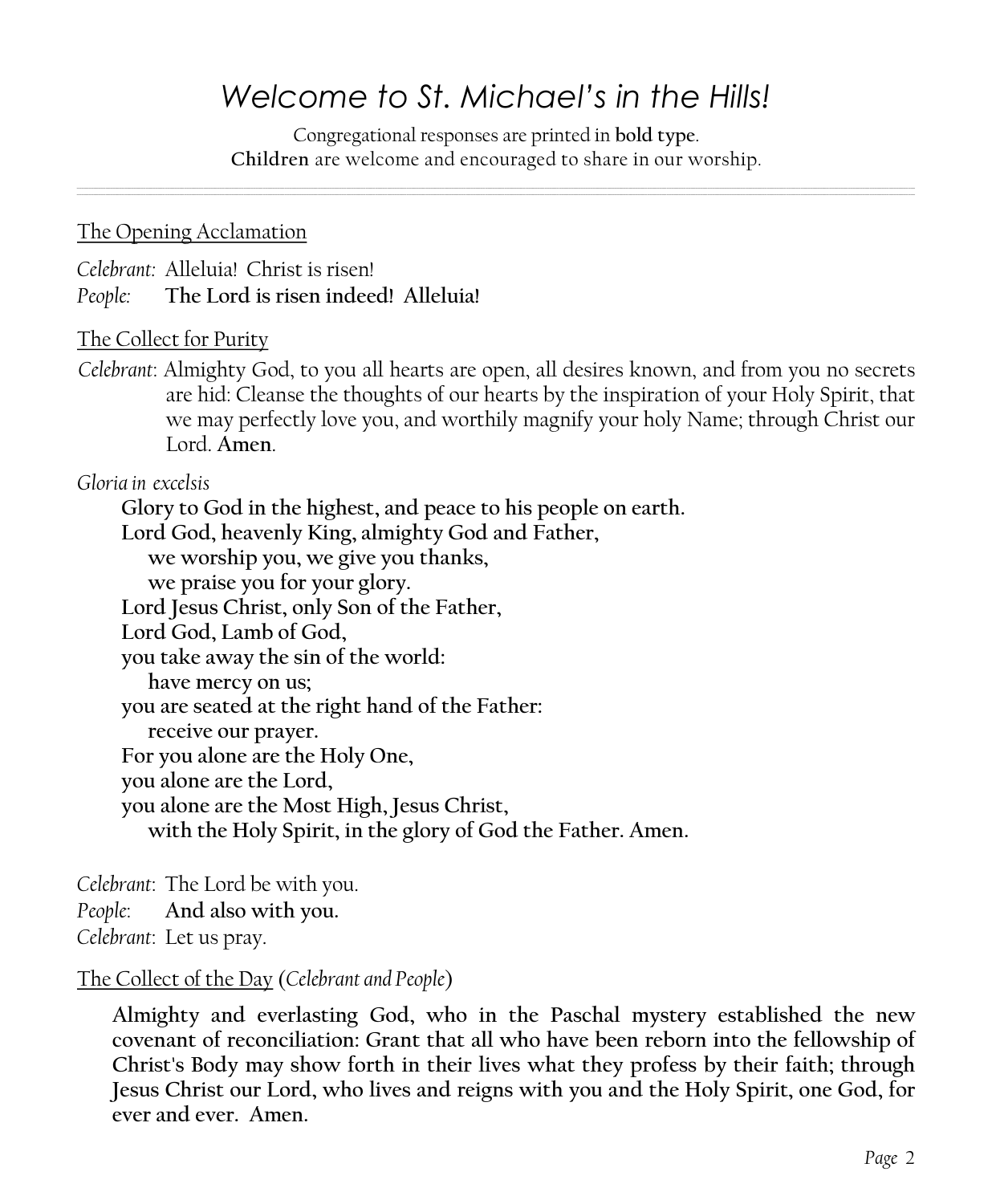When the temple police had brought the apostles, they had them stand before the council. The high priest questioned them, saying, "We gave you strict orders not to teach in this name, yet here you have filled Jerusalem with your teaching and you are determined to bring this man's blood on us." But Peter and the apostles answered, "We must obey God rather than any human authority. The God of our ancestors raised up Jesus, whom you had killed by hanging him on a tree. God exalted him at his right hand as Leader and Savior that he might give repentance to Israel and forgiveness of sins. And we are witnesses to these things, and so is the Holy Spirit whom God has given to those who obey him."

The Word of the Lord.

# *People*: **Thanks be to God.**

Response: *Psalm 150 Laudate Dominum*

- 1 Hallelujah! Praise God in his holy temple; \* praise him in the firmament of his power.
- **2 Praise him for his mighty acts; \* praise him for his excellent greatness.**
- 3 Praise him with the blast of the ram's-horn; \* praise him with lyre and harp.
- **4 Praise him with timbrel and dance; \* praise him with strings and pipe.**
- 5 Praise him with resounding cymbals; \* praise him with loud-clanging cymbals.
- **6 Let everything that has breath \* praise the Lord. Hallelujah!**

Second Lesson: *Revelation 1:4-8*

John to the seven churches that are in Asia: Grace to you and peace from him who is and who was and who is to come, and from the seven spirits who are before his throne, and from Jesus Christ, the faithful witness, the firstborn of the dead, and the ruler of the kings of the earth.

To him who loves us and freed us from our sins by his blood, and made us to be a kingdom, priests serving his God and Father, to him be glory and dominion forever and ever. Amen.

Look! He is coming with the clouds; every eye will see him, even those who pierced him; and on his account all the tribes of the earth will wail. So it is to be. Amen. "I am the Alpha and the Omega," says the Lord God, who is and who was and who is to come, the Almighty.

The Word of the Lord. *People*: **Thanks be to God.**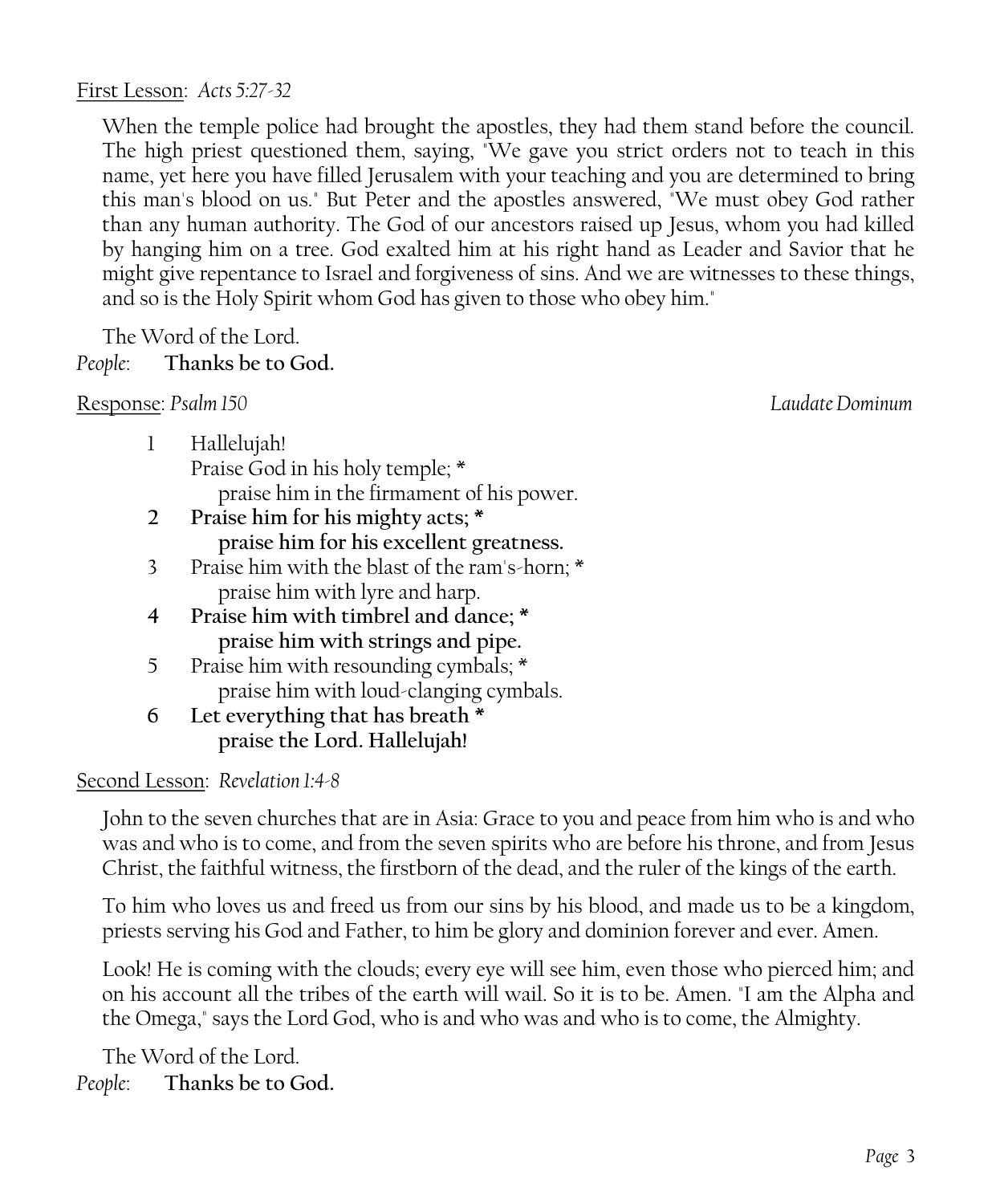The Gospel: *John 20:19-31*

*Celebrant*: The Holy Gospel of our Lord Jesus Christ according to John. *People*: **Glory to you, Lord Christ.**

When it was evening on that day, the first day of the week, and the doors of the house where the disciples had met were locked for fear of the Jews, Jesus came and stood among them and said, "Peace be with you." After he said this, he showed them his hands and his side. Then the disciples rejoiced when they saw the Lord. Jesus said to them again, "Peace be with you. As the Father has sent me, so I send you." When he had said this, he breathed on them and said to them, "Receive the Holy Spirit. If you forgive the sins of any, they are forgiven them; if you retain the sins of any, they are retained."

But Thomas (who was called the Twin), one of the twelve, was not with them when Jesus came. So the other disciples told him, "We have seen the Lord." But he said to them, "Unless I see the mark of the nails in his hands, and put my finger in the mark of the nails and my hand in his side, I will not believe."

A week later his disciples were again in the house, and Thomas was with them. Although the doors were shut, Jesus came and stood among them and said, "Peace be with you." Then he said to Thomas, "Put your finger here and see my hands. Reach out your hand and put it in my side. Do not doubt but believe." Thomas answered him, "My Lord and my God!" Jesus said to him, "Have you believed because you have seen me? Blessed are those who have not seen and yet have come to believe."

Now Jesus did many other signs in the presence of his disciples, which are not written in this book. But these are written so that you may come to believe that Jesus is the Messiah, the Son of God, and that through believing you may have life in his name.

*Celebrant*: The Gospel of the Lord.

*People*: **Praise to you, Lord Christ.**

The Sermon The Sermon The Sermon The Rev. Dan Knaup

The Nicene Creed

**We believe in one God, the Father, the Almighty,** 

**maker of heaven and earth, of all that is, seen and unseen.** 

**We believe in one Lord, Jesus Christ,** 

**the only Son of God, eternally begotten of the Father, God from God, Light from Light, true God from true God, begotten, not made, of one Being with the Father. Through him all things were made. For us and for our salvation he came down from heaven: by the power of the Holy Spirit** 

**he became incarnate from the Virgin Mary, and was made man.**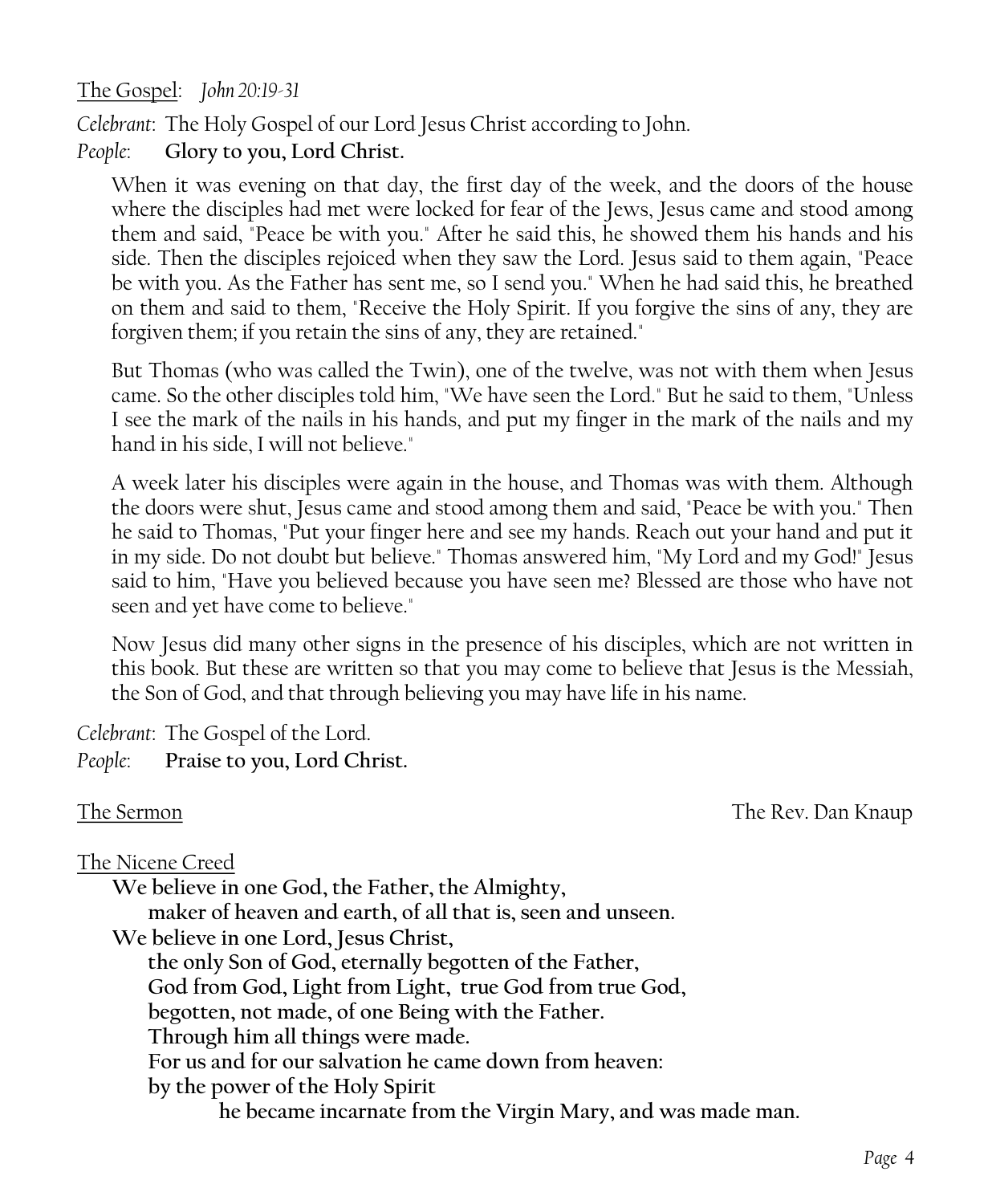**For our sake he was crucified under Pontius Pilate; he suffered death and was buried. On the third day he rose again in accordance with the Scriptures; he ascended into heaven and is seated at the right hand of the Father. He will come again in glory to judge the living and the dead, and his kingdom will have no end. We believe in the Holy Spirit, the Lord, the giver of life, who proceeds from the Father and the Son. With the Father and the Son he is worshiped and glorified. He has spoken through the Prophets. We believe in one holy catholic and apostolic Church. We acknowledge one baptism for the forgiveness of sins. We look for the resurrection of the dead, and the life of the world to come. Amen.** 

The Prayers of the People Form IV

*Leader*: Let us pray for the Church and for the world. Grant, Almighty God, that all who confess your Name may be united in your truth, live together in your love, and reveal your glory in the world. Lord, in your mercy.

- *People:* **Hear our prayer.**
- *Leader*: Guide the people of this land, and of all the nations, in the ways of justice and peace; that we may honor one another and serve the common good. Lord, in your mercy.
- *People:* **Hear our prayer.**
- *Leader*: Give us all a reverence for the earth as your own creation, that we may use its resources rightly in the service of others and to your honor and glory. Lord, in your mercy.
- *People:* **Hear our prayer.**
- *Leader*: Bless all whose lives are closely linked with ours, and grant that we may serve Christ in them, and love one another as he loves us. We pray for all those engaged in vocational discernment, especially Barb Reszko. We pray for those in harm's way, especially Michael, Ian, John, Scott, Russell, and all essential workers. Are there others you wish to name? *[pause]* Lord, in your mercy.
- *People:* **Hear our prayer.**
- *Leader*: Comfort and heal all those who suffer in body, mind, or spirit; give them courage and hope in their troubles, and bring them the joy of your salvation, especially Kay, Al, Dick, Elmer, Letty, Carol, Dennis, Gayle, Jackie, John, Marilyn, Lindsay, Lillian, Didi, Evelyn, Lee, Sandra, Nancy, Rod, Joan, Ginger, Chris, Peg, and Salli. We also pray for all those infected with COVID-19 and their caregivers, and all those experiencing violence throughout the world. Are there others you wish to name? *[pause]*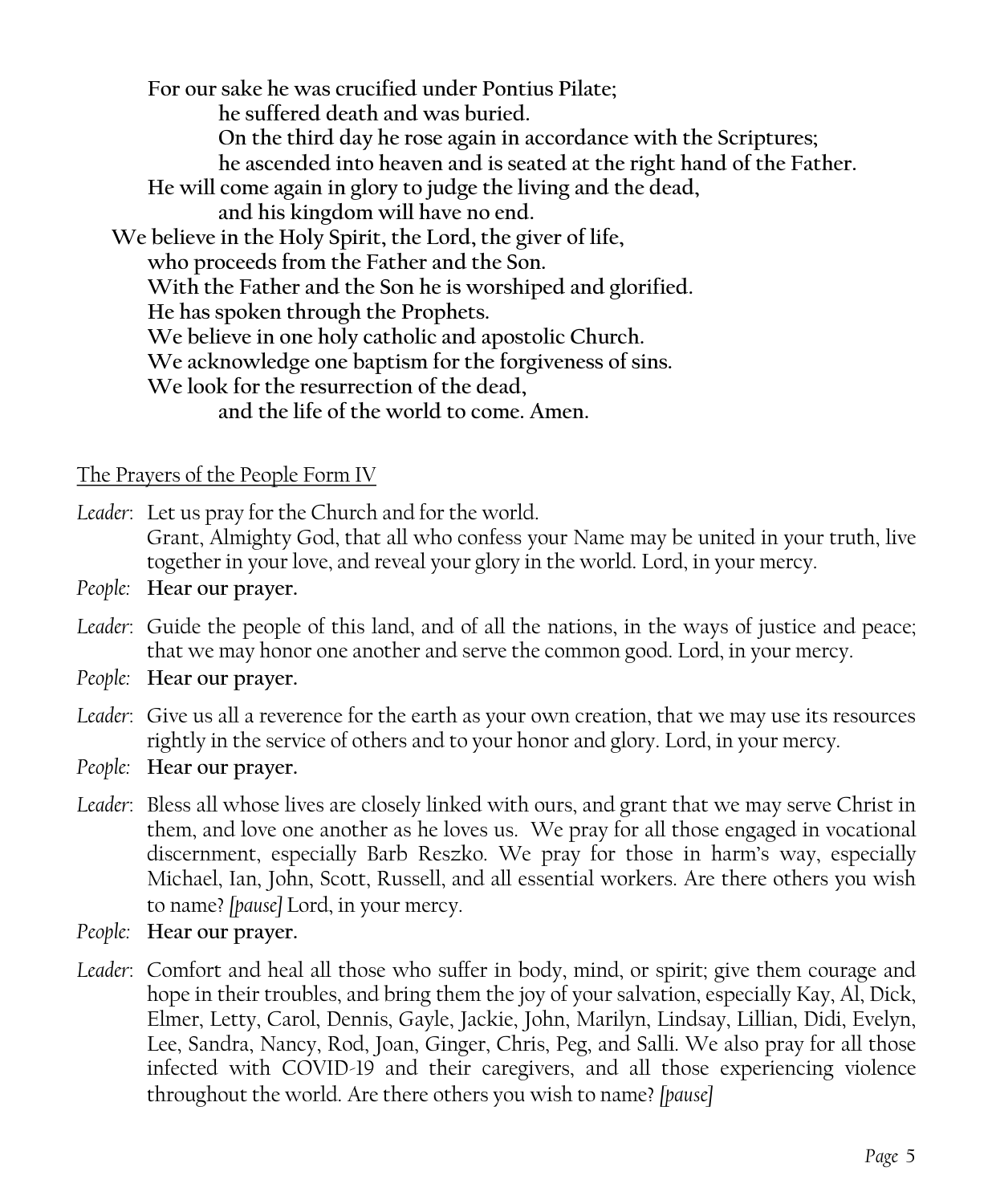We commend to your mercy all who have died, that your will for them may be fulfilled; and we pray that we may share with all your saints in your eternal kingdom. Are there others you wish to remember? *[pause]* 

Lord, in your mercy.

- *People:* **Hear our prayer.**
- *Celebrant*: O Lord our God, accept the fervent prayers of your people; in the multitude of your mercies, look with compassion upon us and all who turn to you for help; for you are gracious, O lover of souls, and to you we give glory, Father, Son, and Holy Spirit, now and for ever. **Amen**.

### The Confession and Absolution

*Celebrant*: Let us confess our sins against God and our neighbor.

- *All:* **God of all mercy, we confess that we have sinned against you, opposing your will in our lives. We have denied your goodness in each other, in ourselves, and in the world you have created. We repent of the evil that enslaves us, the evil we have done, and the evil done on our behalf. Forgive, restore, and strengthen us through our Savior Jesus Christ, that we may abide in your love and serve only your will. Amen.**
- *Celebrant*: Almighty God have mercy on you, forgive you all your sins through the grace of Jesus Christ, strengthen you in all goodness, and by the power of the Holy Spirit keep you in eternal life. **Amen**.

The Peace and Announcements

*The Holy Communion*

Offertory Sentence

### Eucharistic Prayer B

*Celebrant*: The Lord be with you.

*People*: **And also with you.** 

*Celebrant*: Lift up your hearts.

- *People*: **We lift them to the Lord.**
- *Celebrant*: Let us give thanks to the Lord our God.
- *People*: **It is right to give him thanks and praise.**
- *Celebrant*: It is right, and a good and joyful thing, always and everywhere to give thanks to you, Father Almighty, Creator of heaven and earth. But chiefly are we bound to praise you for the glorious resurrection of your Son Jesus Christ our Lord; for he is the true Paschal Lamb, who was sacrificed for us, and has taken away the sin of the world. By his death he has destroyed death, and by his rising to life again he has won for us everlasting life. Therefore we praise you, joining our voices with Angels and Archangels and with all the company of heaven, who for ever sing this hymn to proclaim the glory of your Name: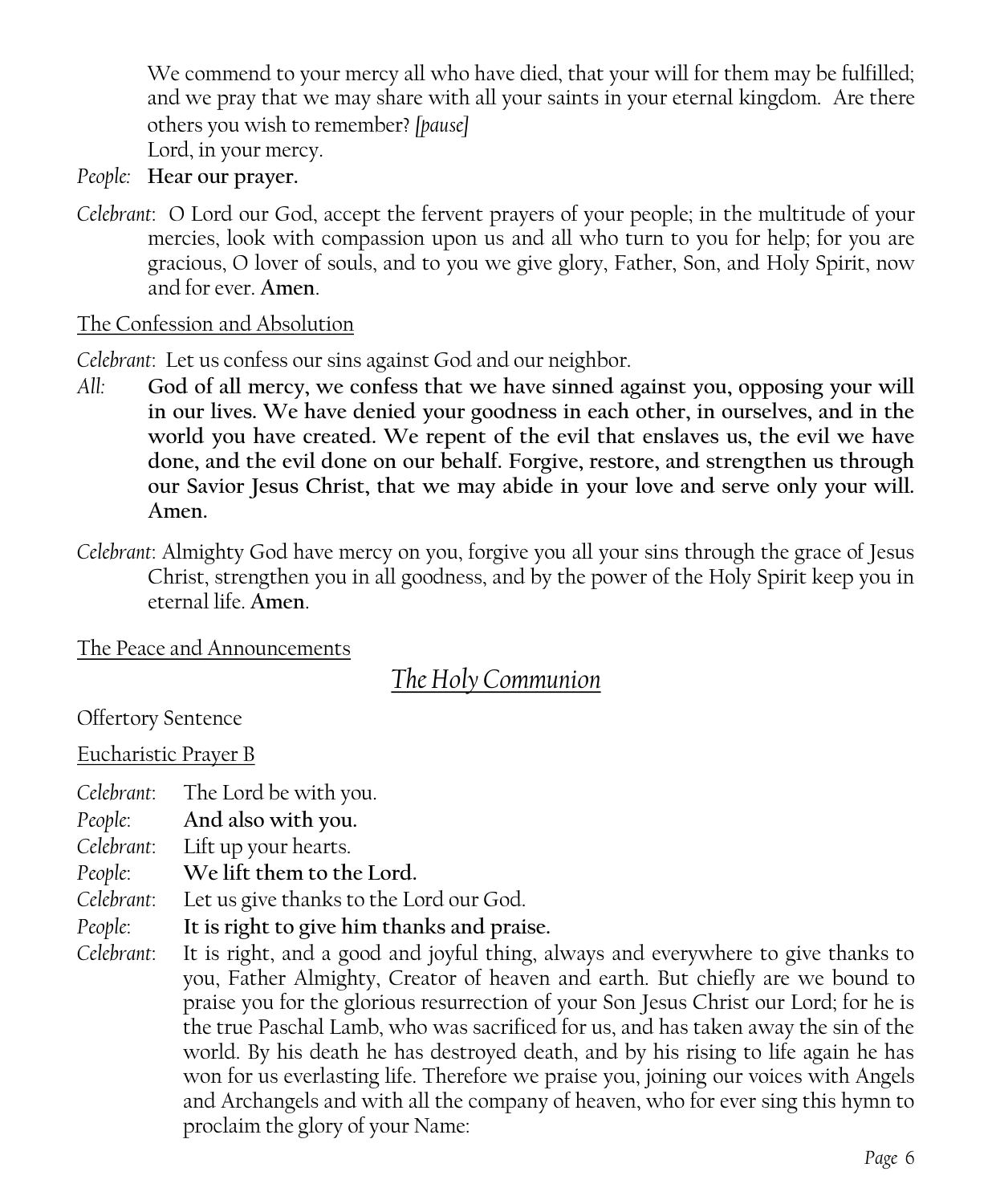*Celebrant and People*:

**Holy, holy, holy Lord, God of power and might, heaven and earth are full of your glory. Hosanna in the highest. Blessed is he who comes in the name of the Lord. Hosanna in the highest.** 

*Celebrant*: We give thanks to you, O God, for the goodness and love which you have made known to us in creation; in the calling of Israel to be your people; in your Word spoken through the prophets; and above all in the Word made flesh, Jesus, your Son. For in these last days you sent him to be incarnate from the Virgin Mary, to be the Savior and Redeemer of the world. In him, you have delivered us from evil, and made us worthy to stand before you. In him, you have brought us out of error into truth, out of sin into righteousness, out of death into life.

> On the night before he died for us, our Lord Jesus Christ took bread; and when he had given thanks to you, he broke it, and gave it to his disciples, and said, "Take, eat: This is my Body, which is given for you. Do this for the remembrance of me."

> After supper he took the cup of wine; and when he had given thanks, he gave it to them, and said, "Drink this, all of you: This is my Blood of the new Covenant, which is shed for you and for many for the forgiveness of sins. Whenever you drink it, do this for the remembrance of me."

Therefore, according to his command, O Father,

# *Celebrant and People:* **We remember his death, We proclaim his resurrection, We await his coming in glory;**

*Celebrant:* And we offer our sacrifice of praise and thanksgiving to you, O Lord of all; presenting to you, from your creation, this bread and this wine.

> We pray you, gracious God, to send your Holy Spirit upon these gifts that they may be the Sacrament of the Body of Christ and his Blood of the new Covenant. Unite us to your Son in his sacrifice, that we may be acceptable through him, being sanctified by the Holy Spirit. In the fullness of time, put all things in subjection under your Christ, and bring us to that heavenly country where, with all your saints, we may enter the everlasting heritage of your sons and daughters; through Jesus Christ our Lord, the firstborn of all creation, the head of the Church, and the author of our salvation.

> By him, and with him, and in him, in the unity of the Holy Spirit all honor and glory is yours, Almighty Father, now and for ever. **AMEN**.

And now, as our Savior Christ has taught us, we are bold to say,